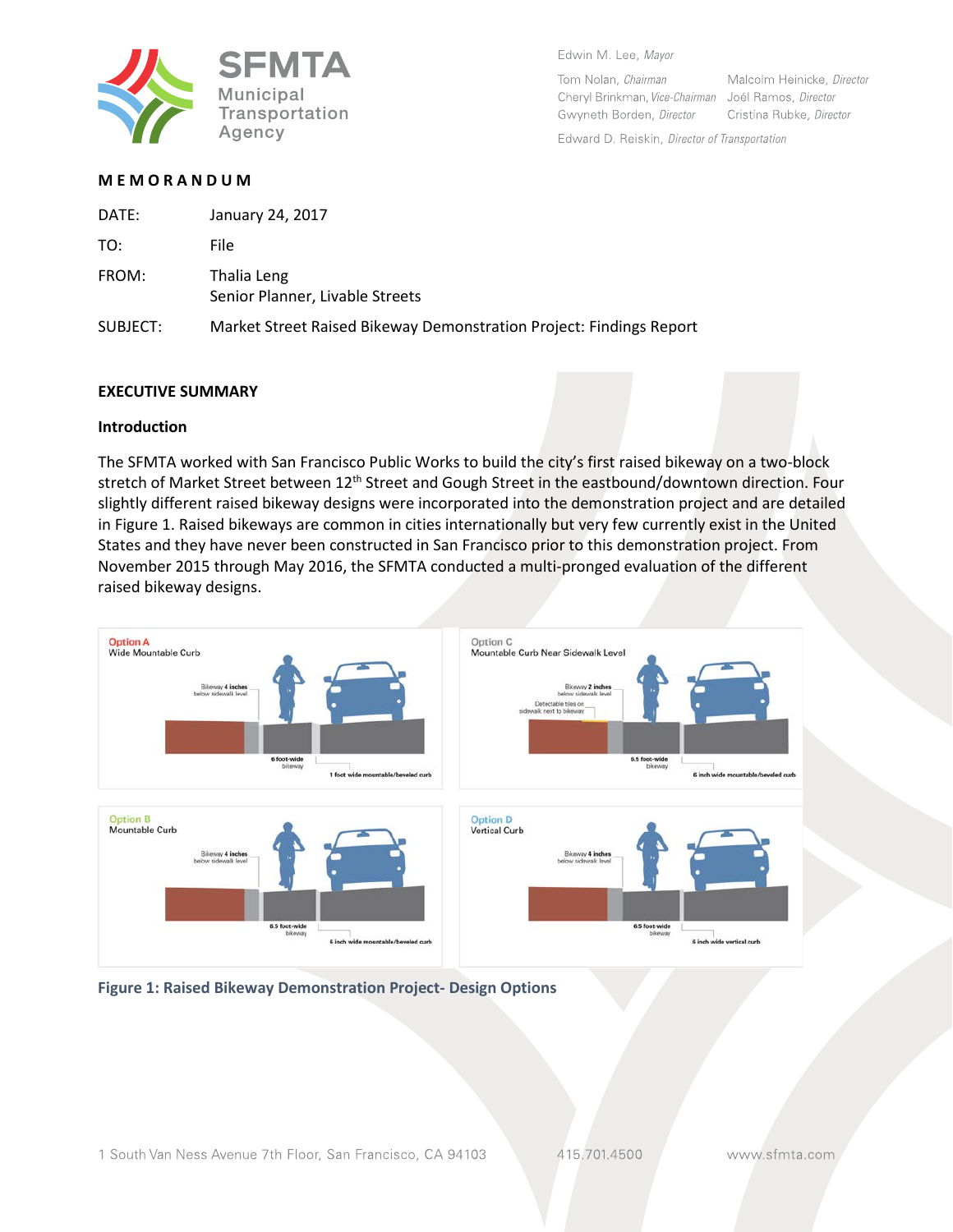## **Recommendations**

Near term recommendations and future design considerations for raised bikeways in San Francisco were formulated based on findings from the Market Street Raised Bikeway Demonstration project evaluation. Recommendations and considerations are detailed below.

### Near Term Recommendations

Near term recommendations to improve the demonstration project include incorporating green paint onto the Market Street raised bikeway and noting any resulting improvements in actual and perceived safety as well as vehicle incursion into the bikeway. Safe-hit posts will also be added to portions of the bikeway to create further separation from the vehicle travel lanes.

### Future Design Considerations

Recognizing both the strengths and weaknesses of the four designs tested, this evaluation recommends that raised bikeways in San Francisco generally adhere to the following considerations:

- Raised bikeways should be painted green, with safe-hit posts added where appropriate.
- Raised bikeways with mountable curbs generally should not be built in commercial areas due to vehicle incursion and loading issues. If there are situations in which raised bikeways with mountable curbs are built or pass through commercial areas, the bikeway should include sufficient loading zones and/or sections of bikeway with a vertical curb to prevent incursion at key points where loading issues may occur.
- Protected bikeways in commercial areas should be one of the following:
	- o Parking-protected bikeways.
	- o Street-level protected bikeway with a concrete curb or median separation (similar to the Fell and Oak Street bikeways).
	- o Sidewalk-level raised bikeways with pavement treatment or a buffer between the sidewalk and bikeway, and a buffer between the bikeway and roadway. These sidewalklevel raised bikeways should include a vertical curb. In areas with high bicycle volumes, the width of the bikeway should adequately prevent cyclists from entering the sidewalk or pedestrians entering the bikeway.

In correlation with these considerations, SFMTA staff recommends testing a sidewalk-level bikeway in San Francisco on a street with a width that allows for appropriate buffers between the sidewalk, bikeway, and roadway.

# **Evaluation Key Findings**

Level of Support:

- An online public survey showed support for the raised bikeway, especially from bicyclists who often ride in the city**.** Of 242 people surveyed, 66 percent supported installing raised bikeways in other San Francisco locations.
- Interviews with stakeholder groups showed mixed support for raised bikeways. Almost all participants felt safe while bicycling on or traveling adjacent to the raised bikeway and the majority of participants felt that raised bikeways should be installed in other locations in San Francisco. However, participants also felt the design should be adjusted to address vehicles blocking the bikeway with improvements, such as painting the bikeway green.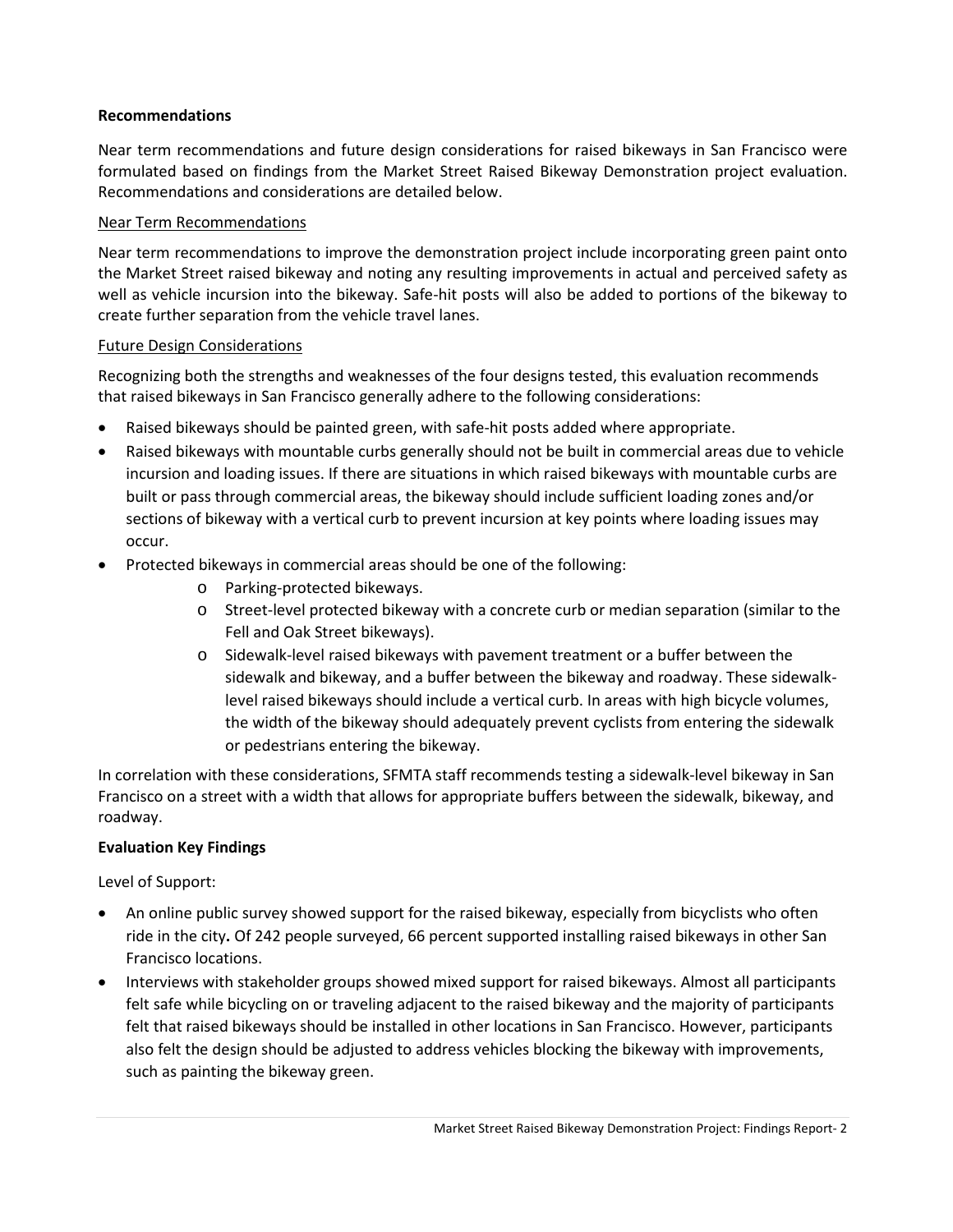• When the bicycle stakeholder group was asked if they felt more or less safe riding on the raised bikeway than when riding on a typical curbside buffered bike lane with green paint and safe-hit posts (a configuration present elsewhere on Market Street), the group predominately answered that they felt safer in the bikeway with green paint and safe hit posts.

Preferred Design Option:

- "Option D: Vertical Curb" was preferred by 31 percent of people surveyed, making it the most preferred design by a narrow margin. However, opinions on Option D were also the most divided. While many respondents believe the vertical curb deters vehicles, many others felt it presented serious safety issues for bicyclists entering and exiting the bikeway.
- "Option B: Mountable Curb" and "Option C: Mountable Curb near Sidewalk Level" were perceived as very similar since both options have six inch mountable curbs. Combined, Options B and C were preferred by 41 percent of people surveyed making it the most popular curb type.
- Of the pedestrian stakeholders, 80 percent did not support "Option C: Mountable Curb near Sidewalk Level" because they were concerned about bicyclists mounting and using the sidewalk; however, observations show this does appear not occur.
- Visually impaired stakeholders did not support the tactile domes in "Option C: Mountable Curb near Sidewalk Level" because of debris collected (which can be a safety hazard), inconsistent messaging (tactile domes are typically used at curb ramps), and because the two inch curb between the bike lane and sidewalk was detectable using a cane.
- "Option D: Vertical Curb" presents issues for paratransit vehicles that need to pull close to the curb to unload passengers.

Key Concerns:

 $\overline{\phantom{a}}$ 

- Two primary issues were noted in almost all data collection efforts: (1) vehicle incursion into the bikeway, and (2) tension between whether raised bikeways and more severe curb angles should be built to deter vehicles or whether gentler curbs/slopes should be built so that bicyclists can easily get in and out of the bikeway.
- The large street sweeping machines that regularly clean Market Street are not able to effectively clean the raised bikeway; raised bikeways will likely need to be manually swept similar to typical bike lanes with safe-hit posts or swept by a narrow street sweeper. In addition, the truncated domes located adjacent to "Option C: Mountable Curb near Sidewalk Level" require manual sweeping due to debris from street trees and street sweepers getting caught in the panels.<sup>[1](#page-2-0)</sup>
- A typical curbside bikeway with green paint and safe-hit posts (buffered bikeway) costs an estimated \$10/linear foot. A buffered bike lane with a raised median planters costs an estimated \$75-\$100/linear foot. The Polk Street raised bikeway is estimated to cost approximately \$400/linear foot. The cost differentials of both buffered and raised bikeway treatments vary greatly based on existing conditions and construction methods.

<span id="page-2-0"></span> $1$  The Department of Public Works is procuring new street sweepers which will likely be able to effectively sweep the raised bikeway.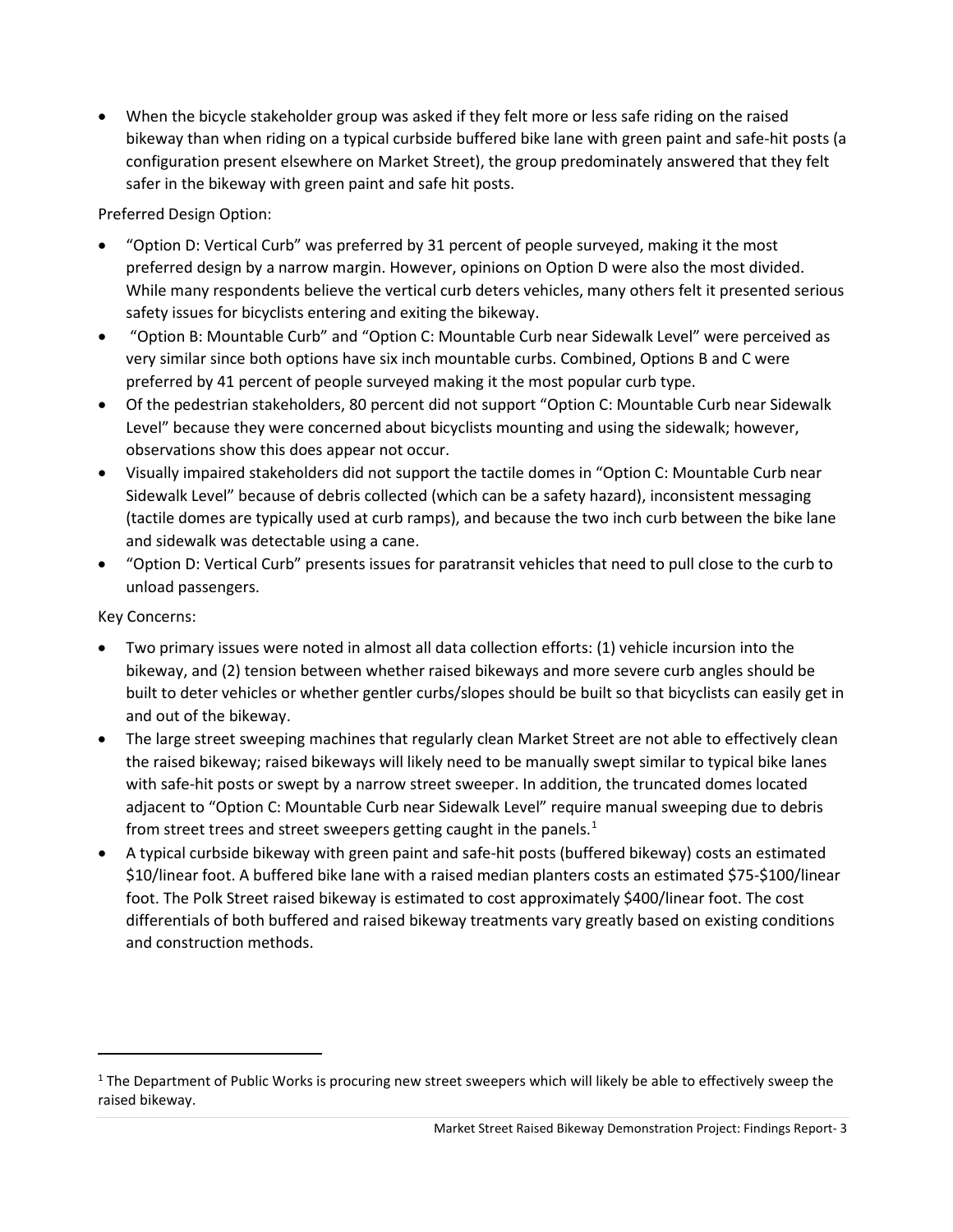## **BACKGROUND AND PURPOSE**

Raised bikeways are facilities vertically separated from motorists and vehicle travel lanes. As demonstrated in other cities nationally and internationally, a raised bikeway can provide a protected space for bicyclists and potentially improve actual and perceived comfort and safety. Benefits of raised bikeways include:

- Helps distinguish a zone for bicycles that is separate from both vehicular space and sidewalk.
- Provides a means of separation where there is not sufficient for a raised buffer between the bikeway and vehicle travel lanes.
- Encourages bicyclists to ride in the bikeway rather than on the sidewalk.

The purpose of the Market Street Raised Bikeway evaluation is to measure the level of support for raised bikeways in San Francisco and for each of the individual design options. The evaluation also documents actual and perceived safety issues, as well as the accessibility, maintenance and cost of the bikeway. Lastly this evaluation compares findings to the previous condition and alternative designs such as buffered bike lanes.

The evaluation findings described in this memo will guide the SFMTA on how to best implement raised bikeways in the future and identify recommended design adjustments needed for future applications.

### **DATA COLLECTION SUMMARY**

This evaluation included in-depth data collection with the purpose of soliciting feedback from a wide range of user groups. Collection methods, objectives, and timelines are detailed in *Table 1* below. Information was gathered November 2015 - May 2016.

|                | <b>DATA COLLECTION METHOD</b>                                        | <b>OBJECTIVE</b>                                                                                                                                                                                |
|----------------|----------------------------------------------------------------------|-------------------------------------------------------------------------------------------------------------------------------------------------------------------------------------------------|
| $\mathbf{1}$   | Video and Staff Observations                                         | Review bicycle/vehicle/pedestrian conflicts and loading issues.                                                                                                                                 |
| 2              | Raised Bikeway Testing and<br><b>Interviews</b>                      | Conduct interviews to gain feedback from specific groups<br>including:<br>Maintenance (Street Sweeping)<br>Taxi<br>٠<br>Paratransit<br>٠<br>Muni<br>٠<br>Public Works engineers/Key SFMTA staff |
| 3              | <b>Online Public Survey</b>                                          | Gain public input on feeling of safety when interacting with the<br>raised bikeway as a bicyclist, pedestrian, or motorist.                                                                     |
| $\overline{4}$ | Stakeholder Guided Tours / Group<br><b>Discussions</b>               | Receive specific feedback on the four different raised bikeway<br>designs from specific stakeholders including: bicyclists,<br>pedestrians, and people with disabilities.                       |
| 5              | Option Preference Intercept Survey/<br><b>On-Site Outreach Event</b> | Gain feedback from public on raised bikeway designs and<br>preferred option.                                                                                                                    |
| 6              | <b>Open Comments</b>                                                 | Feedback from:<br><b>Public Online Survey</b><br>On-site outreach event                                                                                                                         |

### **Table 1: Data Collection Summary Table**

Market Street Raised Bikeway Demonstration Project: Findings Report- 4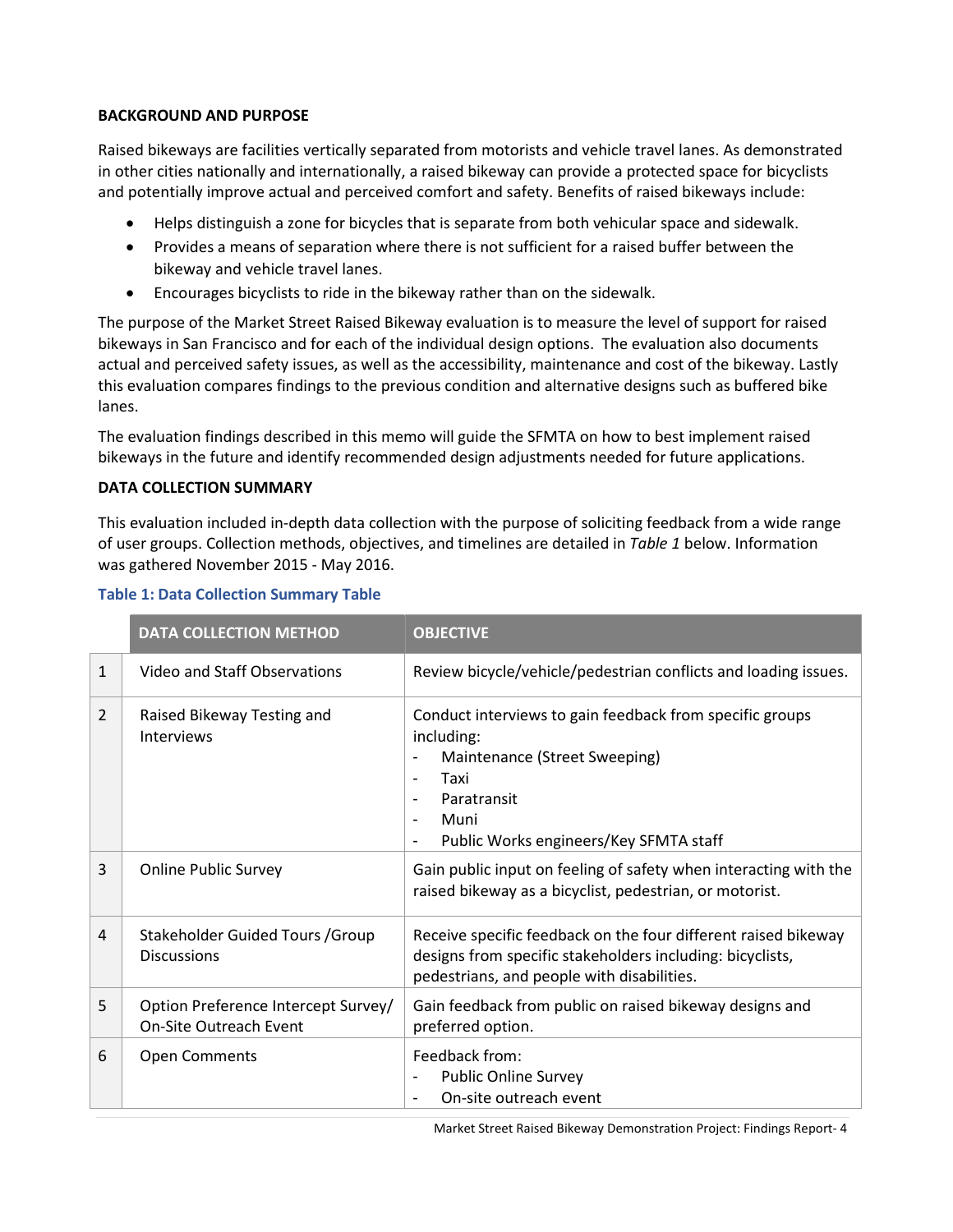|  | 311 reports and emails/personal reports<br>Better Market Street Community Advisory Committee |
|--|----------------------------------------------------------------------------------------------|
|  | Multimodal Accessibility Advisory Committee                                                  |
|  | <b>Muni Operator Monthly Safety Meeting</b>                                                  |

### **1. Video and Staff Observations**

Through video and staff observations, the SFMTA identified key behavior patterns, potential issues, and successes regarding people interacting with and bicycling on the raised bikeway. Behaviors observed are summarized by user group (bicyclist, pedestrian, and motorist) below.

# **Bicyclists**

The majority of bicyclists ride in the center of Options A, B, and C of the raised bikeway. However, when approaching Option D near 12th Street, bicyclists move towards the left to position themselves for the jog in the eastbound bike lane as it approaches Van Ness Avenue.

Overall bicyclists navigate the bikeway with no issues, especially during off-peak hours when both vehicle and bicyclist traffic is light. However, some conflicts arise when there is a need for weaving. If the bikeway is blocked by parked/loading vehicles, a bicyclist moves to the left in the adjacent travel lane and then often weaves back into the bikeway before the signal at 12th Street (see photo). Also, because the width of the bikeway (6 to 6.5 feet) can only accommodate two side-by-side bicycles, bicyclists sometimes move to the vehicle travel lane during peak hours when there are



*Bicyclist Passing Delivery Truck*

many bicyclists using the bikeway. Problems sometime occur if bicyclists are unaware of the change in height level between the bikeway and the travel lane and are unable to navigate the bikeway curb. There also appears to be a lack of awareness that the bikeway is raised for this portion of Market Street and riders are unaware that there are multiple curb designs. These two factors may be making any transitions on and off the bikeway unpredictable for bicyclists.

SFMTA staff has received two reports of bicyclist collisions on the bikeway, both taking place at the section of the bikeway that contains the 90 degree vertical curb. One of the collisions resulted in a major injury and was caused when the cyclist attempted to enter the raised bikeway in the section with the vertical curb.

# Motorist Behavior

Generally, motorists have no issues or behavior changes due to the installation of the raised bikeway. The existing striping between the raised bikeway and the travel lane is successfully keeping vehicles within their lane.

However, there has been a reoccurring issue with vehicles and delivery trucks parking on and blocking the bikeway. Staff observations have consistently noted vehicles pulling to the curb to unload and load instead of stopping in the adjacent travel lane. The video and staff observations included eleven incidences of vehicles blocking the bikeway, manly occurring in morning and afternoon off-peak hours.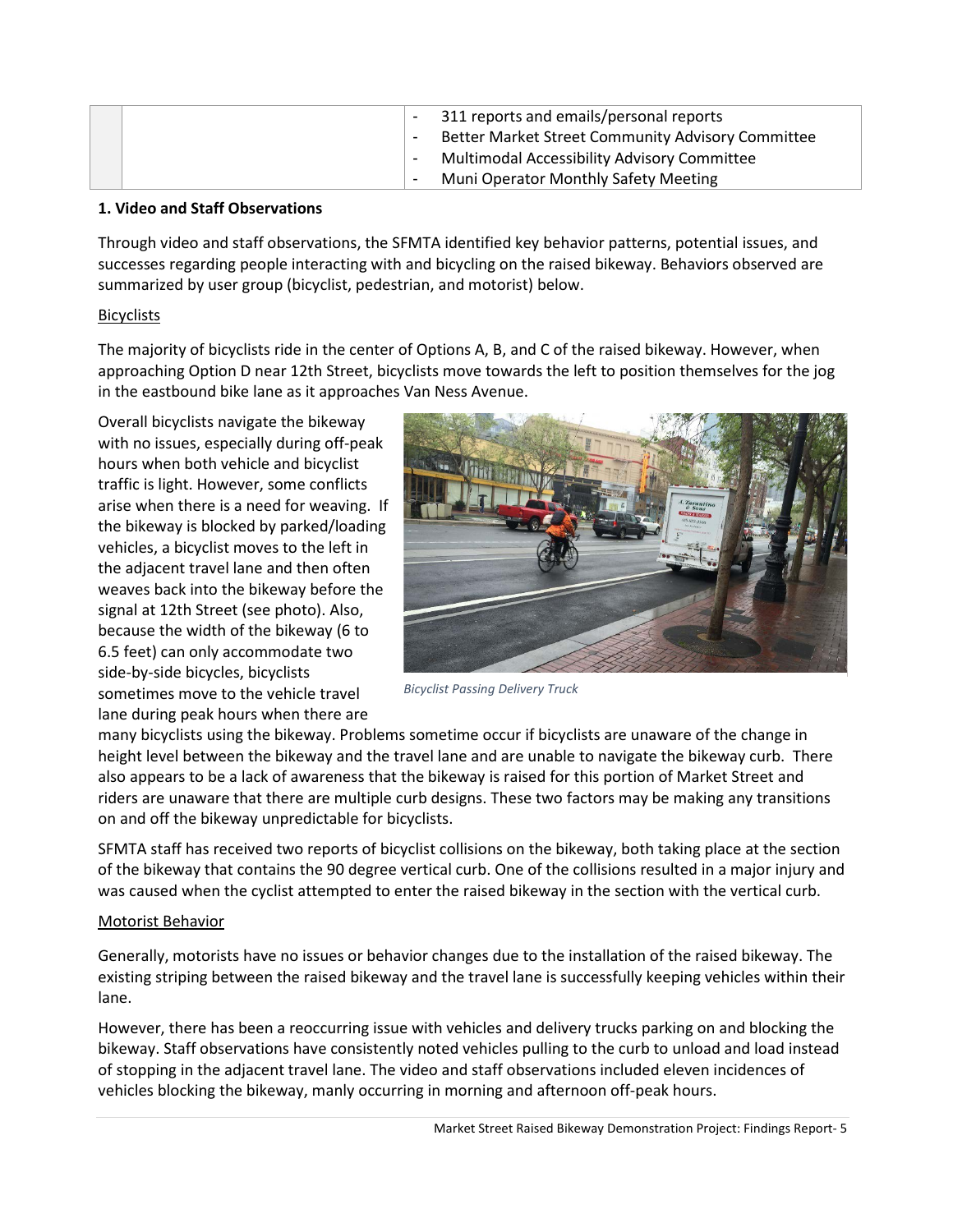### Pedestrian Behavior

No atypical pedestrian behavior was reported or observed due to the raised bikeway.

### **2. Raised Bikeway Testing and Interviews**

### Maintenance

Through interviews with members of the San Francisco Public Works maintenance crews and through observations, the SFTMA found that the large street sweeping machines that regularly clean Market Street are not able to effectively clean the raised bikeway. Because the bikeway is not wide enough, the sweeper is forced to drive on a tilt and is unable to get a secure seal for the vacuum in the sweeper to work. Therefore street debris is recirculated and not removed, or blows onto the travel lane. At times the debris can also collect on the sidewalk because of the more shallow difference between the bikeway and the sidewalk. Maintenance staff believes that if widened from seven to eight feet, the raised bikeway could be properly cleaned by the larger sweeper.

There is a smaller bicycle lane street sweeper, called the "helicopter" sweeper, which can effectively sweep the bikeway. However, this smaller sweeper has many issues. First, the city owns only one, and it needs maintenance relatively often. Second, the machine is slow and cumbersome and the maintenance crew does not use it for any distance longer than approximately a mile away from the maintenance yard in the Bayview District. Therefore it is not realistic that the "helicopter" sweeper be used to clean the Market Street bikeway or many other future raised bikeways. However, the Department of Public Works maintenance crews have procured a new model of sweeper that will likely be able to sweep the raised bikeway. Raised and protected bikeways will need to be hand-swept until the new sweeper is in use and proven effective.

The truncated domes located adjacent to Option C of the bikeway are often dirty due to street trees, debris getting caught in the panels, and from occasional debris being kicked back onto the sidewalk by the large sweepers. The portion of Market Street which includes the raised bikeway is not swept by a sidewalk sweeper due to the presence of sidewalk basements, which make sidewalks susceptible to collapse. Therefore the truncated dome panels need to be manually swept. This issue is likely to be replicated if future raised bikeways also require adjacent panels of truncated domes.

### Accessibility

The SFMTA conducted on-site tests to understand how well each raised bikeway option performs when an accessible vehicle needs to pull up to the sidewalk curb to unload a passenger. A test was conducted for both a paratransit vehicle and an accessible taxi. Test participants included San Francisco Paratransit staff, SFMTA Accessibility Planners, experienced paratransit and accessible taxi drivers, and wheelchair users.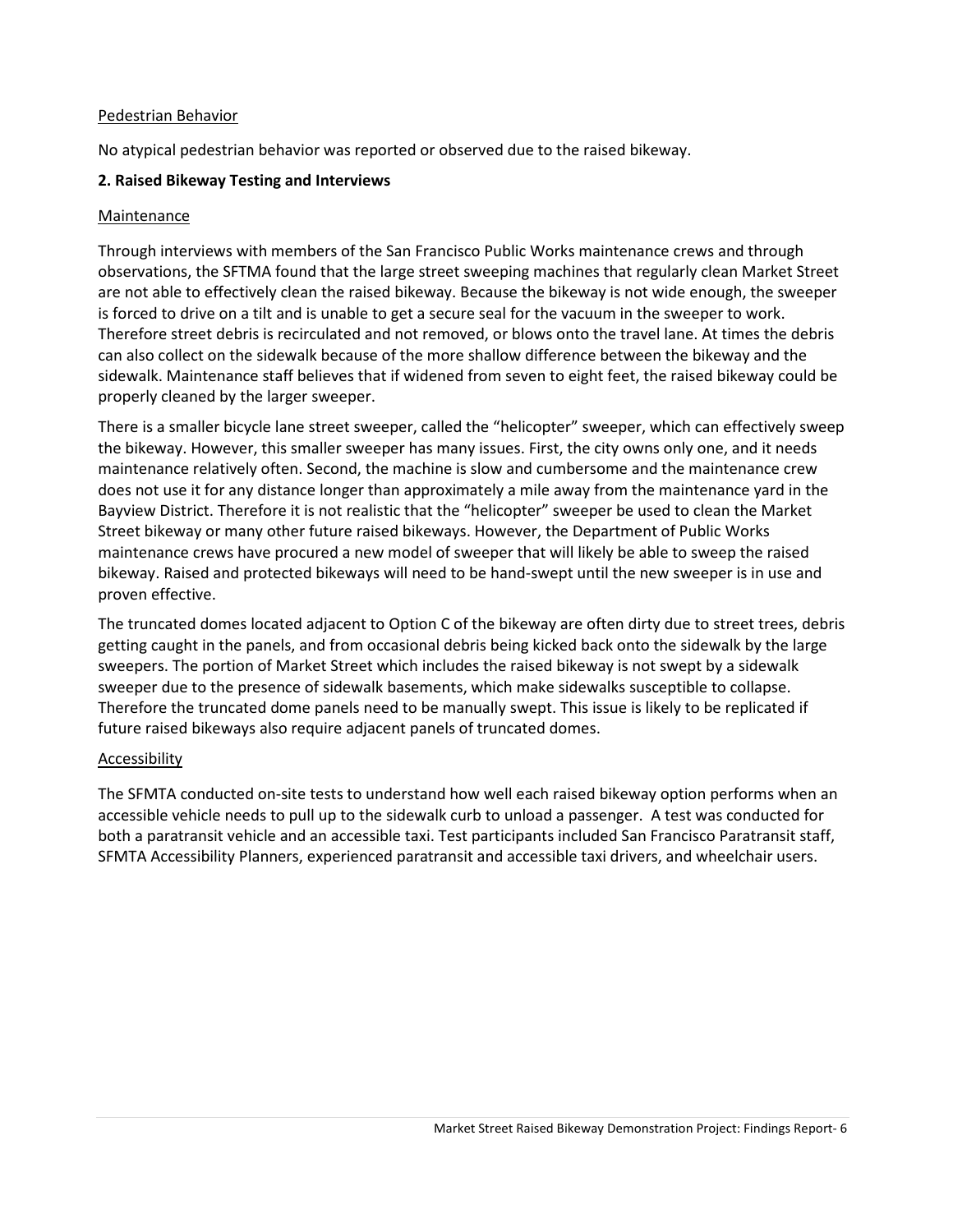# **Paratransit Test**

Paratransit vehicles were observed to have little to no issues with Option A, B, or C. While passengers generally were able to feel the vehicle enter the raised bikeway, passengers felt no significant discomfort. In Options A, B, and C, the vehicles were able to mount the curb, pull up close to the sidewalk curb, and deploy the ramp/unload passengers with no issues. The vehicle was also not tilted while parked on the raised bikeway to any noticeable degree in Option A, B, or C. Option A was preferred overall by test participants because it was the easiest for the paratransit vehicle to mount.



*Paratransit vehicle "Perched" on Vertical Curb*

Option D presents a problem for paratransit vehicles. Vehicles have to enter at an intersection or an area with a mountable curb because drivers prefer not to directly mount the vertical curb due to possible vehicle damage and discomfort for passengers. The option is also not wide enough for the vehicle to pull close to curb without being "perched" on bikeway (see photo). Therefore at Option D, paratransit vehicles must block the vehicle lane and straddle the raised bikeway, parking at least a foot from the sidewalk curb. This parking position makes it harder for passengers to reach and mount the sidewalk and causes some conflict with oncoming cyclists. For these reasons, Option D was preferred the least by test participants.

### **Accessible Taxi Test**

An accessible taxi unloads wheelchair users from the rear of a minivan directly onto the street. Passengers using wheelchairs are assisted in unloading directly onto the street and then need access to a curb ramp to get onto the sidewalk to reach their final destination. The raised bikeway ramps down near intersections, therefore when accessible taxis are unloading near intersections, the raised bikeway performs similar to typical painted curbside bike lanes. However, for passengers that have mobility issues but are ambulatory, it is helpful for accessible taxis to pull to the curb. Similar to paratransit vehicles, accessible taxis have no issues mounting Option A, B, or C, but prefer not to directly mount the vertical curb option (Option D) due to possible vehicle damage and discomfort for passengers.

Because they allow vehicles to pull to the curb, both paratransit and accessible taxi test participants prefer the options with mountable curbs (Options A, B, and C) to the typical curbside buffered bikeway (previous condition on this part of Market Street), where drivers must pull over at an intersection to unload passengers.

### **Construction Considerations and Issues**

The Department of Public Works (Public Works) was interviewed to understand constructability considerations and lessons learned from building the demonstration project. Major construction considerations for raised bikeways include:

- Existing utilities around a proposed raised bikeway may impact a raised bikeway's widths and lengths therefore must be considered when scoping a raised bikeway project.
- Adequate existing gutter flow drainage should be considered for raised bikeway sites as low drainage can result in drastic slope changes, grade breaks within a raised bikeway, additional drainage infrastructure, or reconstructing the curb and sidewalk.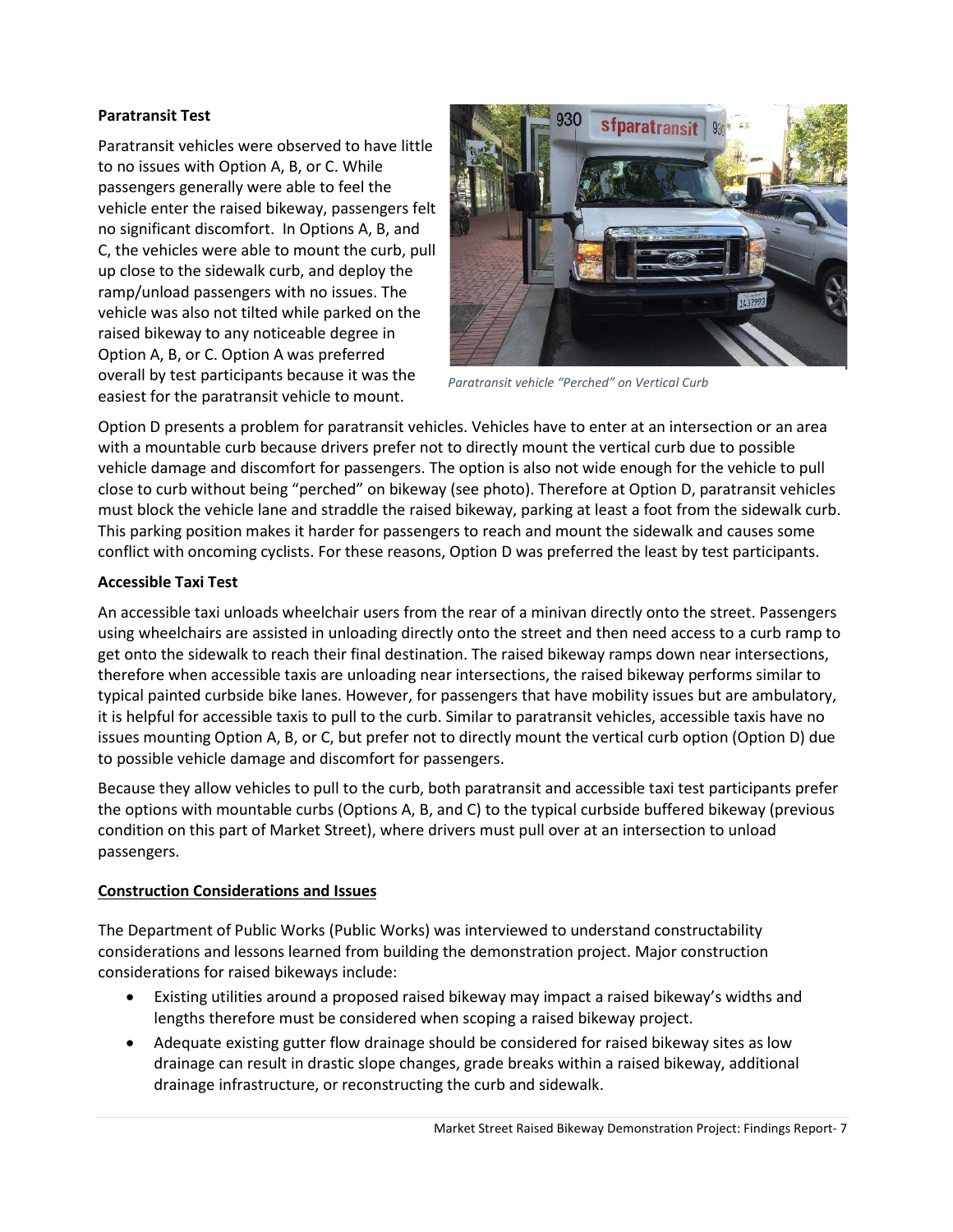- Obtaining necessary permits (i.e. BART, MUNI, Caltrans) can cause delay and should be considered early on to ensure a raised bikeway project advances on time.
- Raised bikeways require detailed land surveys because they impact the entire roadway.

Public Works was also asked to describe major issues encountered when constructing the Market Street Raised Bikeway Demonstration Project. Major issues included coordinating construction with the Muni street car tracks on Market Street, which made it difficult to provide the needed traffic lanes/bike access required, and prohibiting the removal and reconstruction of curb and sidewalk, which made it difficult to meet the needed grades the raised bikeway. Both of these issues are unique to the Market street site, but may inform the construction of new raised bikeways elsewhere.

### Bikeway Costs

Through interviews and researching past projects, costs were estimated for typical curbside bikeways, buffered bikeways, and raised bikeways. A typical curbside bikeway with green paint and safe-hit posts costs an estimated \$10/linear foot. A buffered bike lane with a raised median planters costs an estimated \$75-\$100/linear foot. The Polk Street raised bikeway is estimated to cost approximately \$400/linear foot. The cost differentials of both buffered and raised bikeway treatments vary greatly based on existing conditions and construction methods. Cost factors will need to be considered when including raised bikeways in upcoming future streetscape projects.

### **3. Online Public Survey**

The Market Street Raised Bikeway Demonstration Project online public survey collected responses from November 2015 to May 2016. The survey generally shows support for the raised bikeway, especially from bicyclists who ride often in the city**.** 

Survey participants were asked if the raised bikeway made them feel safer as a bicyclist and/or safer while walking on the sidewalk. Out of 246 responses, 51% of participants strongly or somewhat agreed with the statement, 30% strongly or somewhat disagreed, and 19% felt no change in safety. Survey participants were also asked if City of San Francisco should install raised bikeways at other locations. Out of 242 responses, 66% of participants strongly or somewhat agreed with the statement, 29% strongly or somewhat disagreed, and 5% did not have a preference. These results are shown in *Figure 2*.



# **Figure 2: Key Results from On-Line Public Survey: Level of Support**

Out of the 279 people that responded to the public survey and answered questions and/or submitted comments, 72% answered as a bicyclist, 18% answered as a pedestrian, and 10% answered as a motorist. The majority of respondents were men between the ages of 24 and 44 who ride a bicycle four or more days per week. It should be noted that this was not a scientific or statistically significant survey utilizing a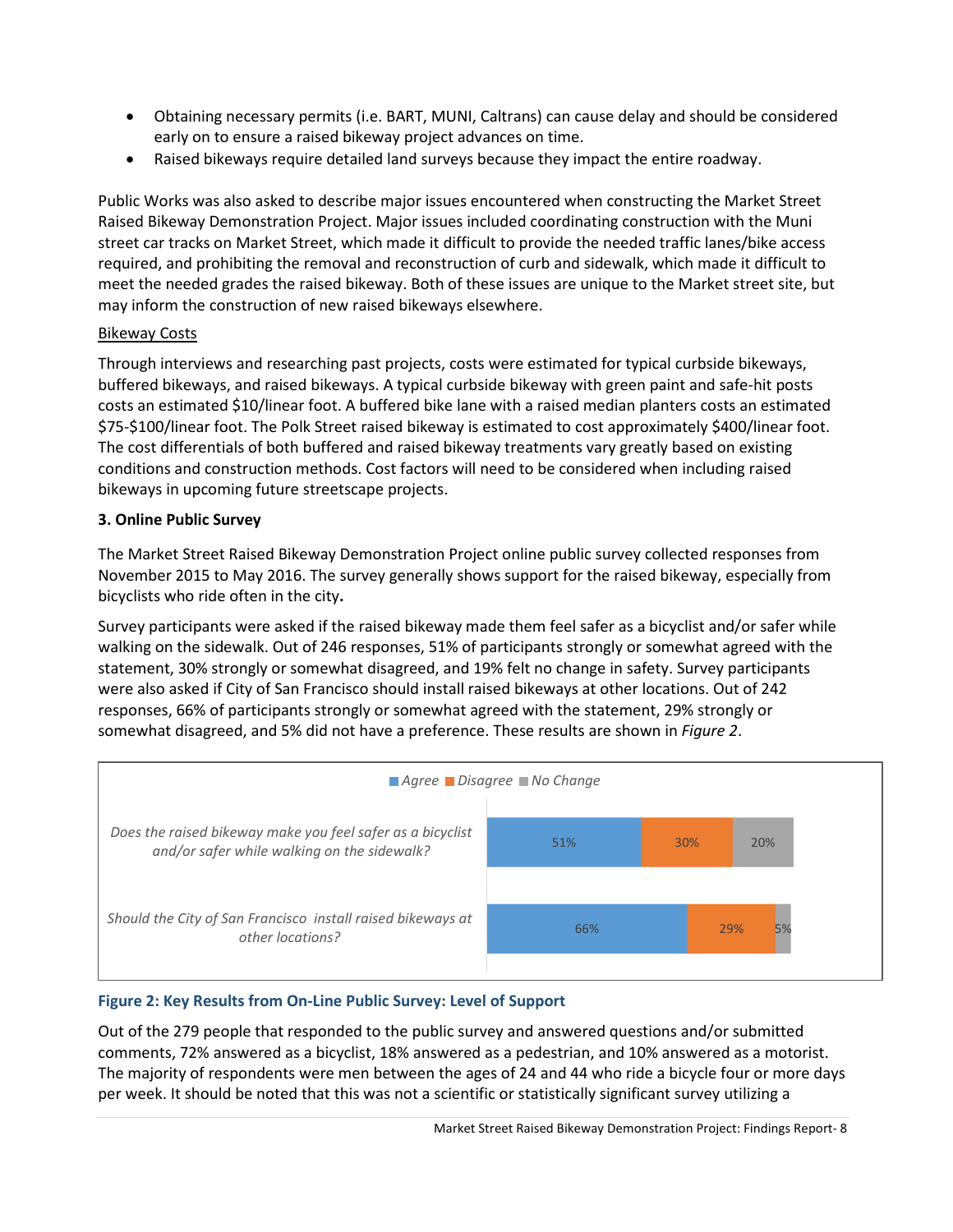random sampling technique, but rather was implemented to get a general indication of perceived safety on the raised bikeway.

# **4. Stakeholder Guided Tours/Group Discussions**

The SFMTA coordinated three guided tours/group discussions to get focused feedback from different user groups including bicyclists, pedestrians, and people with disabilities. This feedback was used to both gauge support for raised bikeways and evaluate the performance of the different design options (*see Table 2*). Each group included five to seven participants with different perspectives regarding raised bikeways. The groups also each included people of varying genders and age groups.

The overall level of support for raised bikeways from these stakeholders was mixed. Almost all participants felt safe while bicycling on or traveling adjacent to the raised bikeway, and the majority of participants felt that raised bikeways should be installed in other locations in San Francisco. However, participants included the caveat that the design should be adjusted to address major issues including vehicles blocking the bikeway and requested the bikeway to be painted green.

Perhaps most notably, when the bicycle stakeholder group was asked if they felt more or less safe riding on the raised bikeway than when riding on a typical curbside buffered bike lane (with green paint and safe-hit posts), the group predominately answered that they felt less safe on the raised bikeway than the buffered bike lane. The feedback from the Stakeholder Groups is tabulated in *Table 2* below.

| DO YOU FEEL SAFE WHILE RIDING ON OR TRAVELING ADJACENT TO THE RAISED BIKEWAY?                                                                                          |                                                         |                             |  |  |  |  |
|------------------------------------------------------------------------------------------------------------------------------------------------------------------------|---------------------------------------------------------|-----------------------------|--|--|--|--|
|                                                                                                                                                                        | Bicyclists (5 Responses)                                | Pedestrians (12 Responses)* |  |  |  |  |
| <b>Yes</b>                                                                                                                                                             | 100%                                                    | 92%                         |  |  |  |  |
| <b>No</b>                                                                                                                                                              | 8%<br>0%                                                |                             |  |  |  |  |
| SHOULD THE CITY OF SAN FRANCISCO SHOULD INSTALL RAISED BIKEWAYS AT OTHER LOCATIONS?                                                                                    |                                                         |                             |  |  |  |  |
|                                                                                                                                                                        | Bicyclists (5 Responses)<br>Pedestrians (11 Responses)* |                             |  |  |  |  |
| <b>Yes</b>                                                                                                                                                             | 100%<br>55%                                             |                             |  |  |  |  |
| <b>No</b>                                                                                                                                                              | 0%<br>45%                                               |                             |  |  |  |  |
| DO YOU FEEL MORE OR LESS SAFE WHILE RIDING ON OR TRAVELING ADJACENT TO THE RAISED<br>BIKEWAY THAN A TYPICAL PROTECTED BIKE LANE (WITH GREEN PAINT AND SAFE HIT POSTS)? |                                                         |                             |  |  |  |  |
|                                                                                                                                                                        | Bicyclists (5 Responses)<br>Pedestrians (11 Responses)* |                             |  |  |  |  |
| <b>More Safe</b>                                                                                                                                                       | 20%                                                     | 36%                         |  |  |  |  |
| <b>Less Safe</b>                                                                                                                                                       | 80%                                                     | 9%                          |  |  |  |  |
| <b>No Difference</b>                                                                                                                                                   | 0%                                                      | 55%                         |  |  |  |  |

# **Table 2: Key Results from Stakeholder Guided Tours/Interviews: Level of Support**

*\* Pedestrians answering from perspective of walking or traveling in a wheelchair adjacent to the raised bikeway*

The guided tour participants identified certain key issues and preferences with each of the raised bikeway options including the following: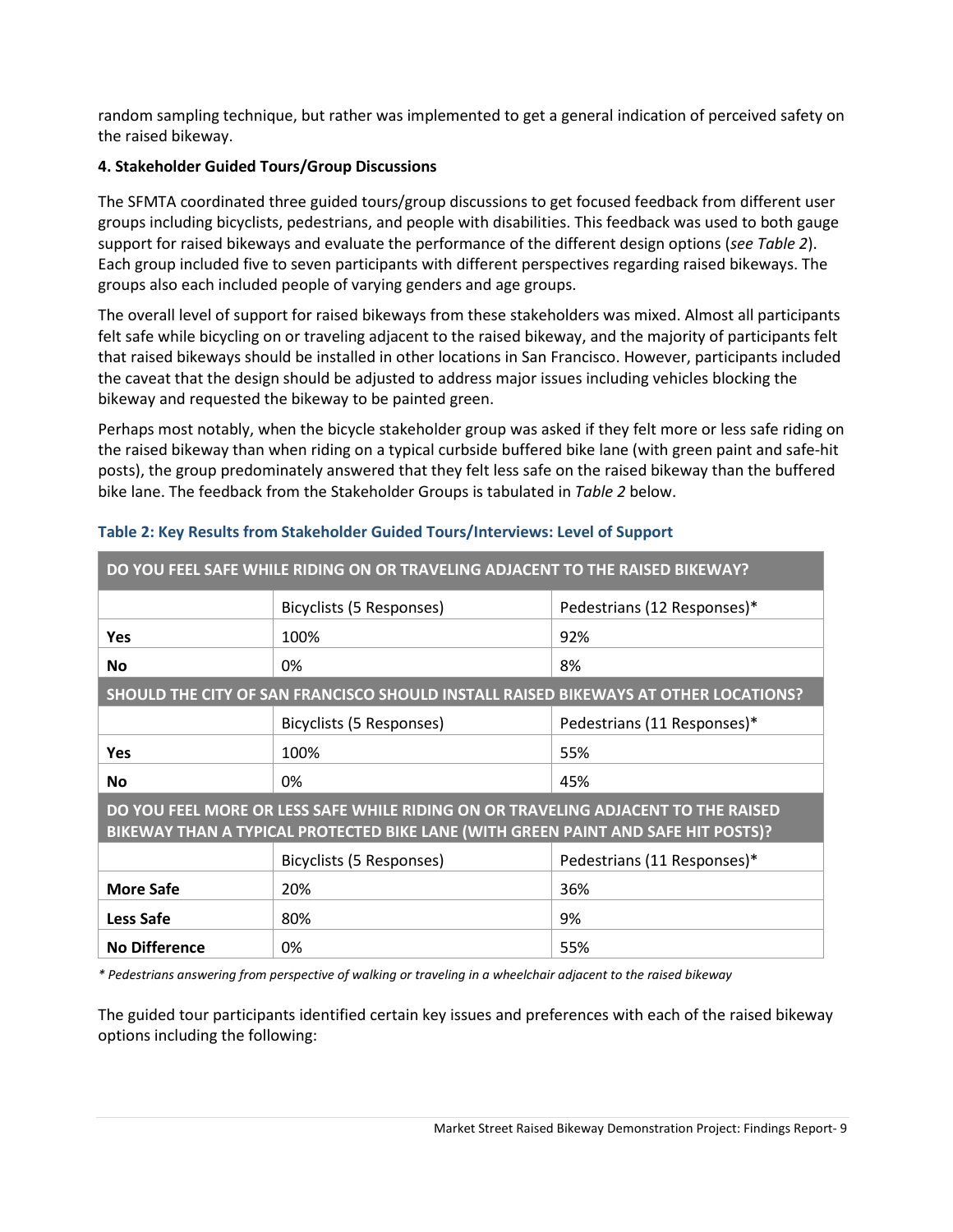- Bicyclist participants did not feel adequately separated from the vehicle lane when riding in the raised bikeway as currently designed. When asked their preferred option, the bicyclist participants chose Option D because it offers the most separation.
- Option C (Mountable Curb near the Sidewalk Level) presents issues for some pedestrians who are concerned about bicyclists mounting and using sidewalks. However, observations show this does appear not occur.
- Visually impaired participants were able to detect the transition from the sidewalk to the bikeway in all options. However, they preferred the bikeway options that were further below the sidewalk level (4 inches below sidewalk level) because the height difference was more detectable.
- Visually impaired participants did not like Option D (Vertical Curb) because they felt that taxis would not enter bikeway and pull to the bikeway at the vertical curb. If true, this would make it harder for passengers to reach and mount the sidewalk, and causing some conflict with bicyclists.
- Stakeholders would like to see green paint on the bike lanes to help people with low/limited vision.
- Visually impaired participants did not like the tactile domes because of debris collection and inconsistent messaging (tactile domes are typically used at curb ramps).

# **5. Preferred Option Survey**

One of the major goals of the demonstration project and evaluation is to determine a preferred design for how raised bikeways should be implemented across the city. Option preferences were recorded in the Stakeholder Guided Tours/Interviews and at an on-site outreach event held on May 17, 2016 in the peak morning commute hour. Primarily through the outreach event, the SFMTA was able to survey 125 people regarding their preferred design option.

As seen in *Figure 3*, the results were varied. "Option D: Vertical Curb" is preferred by 31 percent of the people surveyed, making it the most preferred design by a very narrow margin. It is followed closely by "Option A: Wide Mountable curb", preferred by 28 percent people surveyed. However, Option D was also the most divisive option because while the vertical curb is thought to deter vehicles, many felt it presented serious safety issues for bicyclists getting on and off the bikeway. If "Option B: Mountable Curb" and "Option C: Mountable Curb near Sidewalk Level" are aggregated because they are very similar and both maintain a 6 inch mountable curb; the two options together are preferred by 41 percent of people surveyed (See *Figure 4*). Of the people surveyed, 89 percent answered as a bicyclist, and 11 percent answered as a pedestrian or other user.



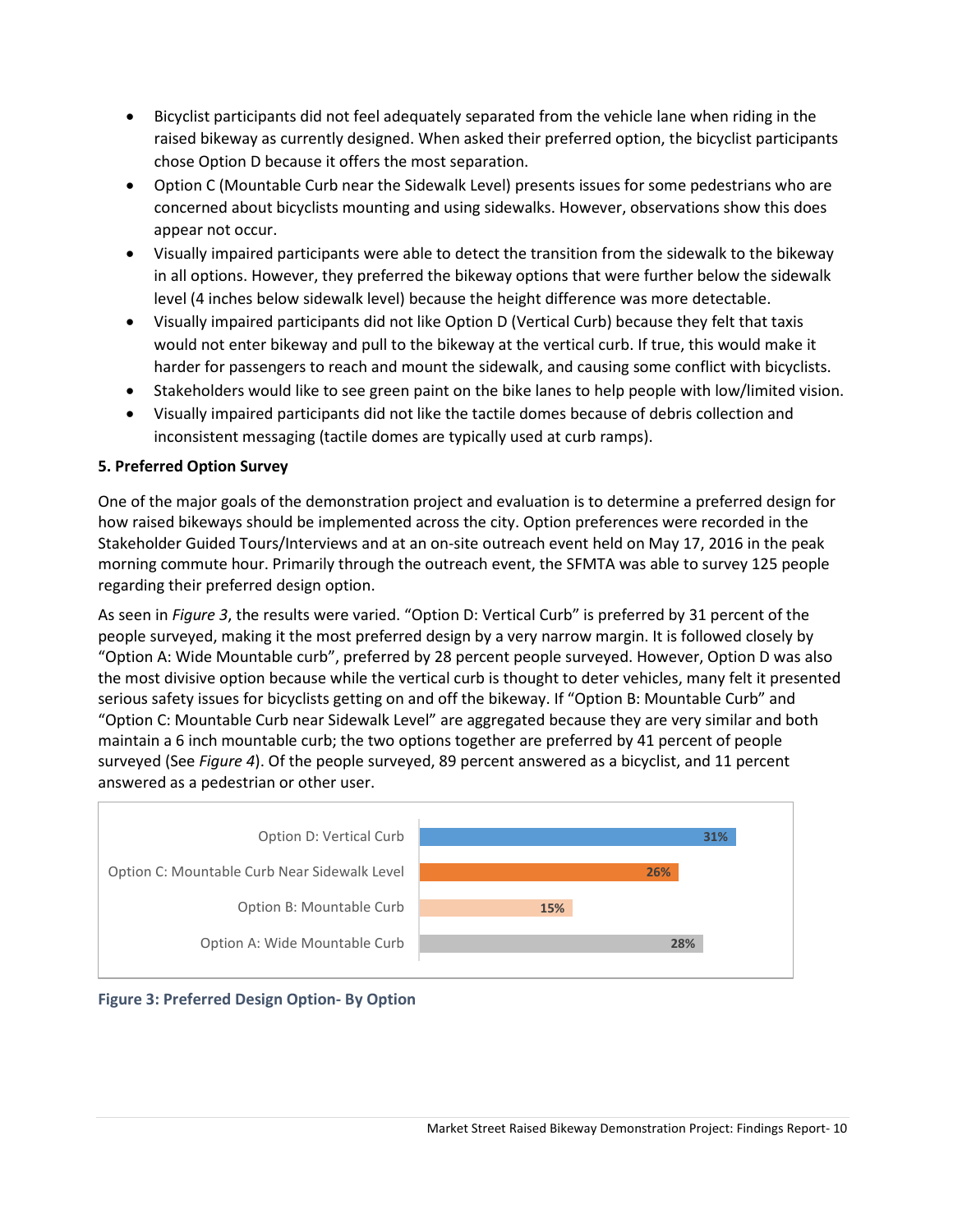

## **Figure 4: Preferred Design Option – By Curb Type**

### **6. Key Public Comments/Qualitative Feedback**

Through the online public survey, the on-site outreach event, attending various meetings, and 311 reports, the SFMTA received a large number of qualitative comments regarding the Market Street Raised Bikeway Demonstration Project. A number of consistent themes became apparent when reviewing recorded comments and are detailed in *Table 3* below.

### **Table 3: Qualitative Feedback Results**

| Contained positive feedback                                        |  |  |  |
|--------------------------------------------------------------------|--|--|--|
| Suggested a preference for physical barriers and/or safe-hit posts |  |  |  |
| Would prefer a more visible bikeway (i.e., green paint)            |  |  |  |
| Would prefer a wider bikeway                                       |  |  |  |
| Would appreciate less bumpy pavement                               |  |  |  |
| <b>TOTAL QUALITATIVE RESPONSES REVIEWED</b>                        |  |  |  |

In addition to these themes, the comments reflected two primary concerns that were also noted in almost all data collection efforts:

- 1.) There is a major concern about vehicle incursion into the bikeway; this has been the primary issue with the Raised Bikeway Demonstration Project and potentially will continue to be an issue for future raised bikeway projects.
- 2.) There is a divided tension on whether higher bikeways and more severe curb angles (i.e., "Option D: Vertical Curb") should be built to deter vehicles, or whether gentler curbs/slopes should be built so that bicyclists can easily get in and out of the bikeway.

### **FINDINGS SUMMARY**

A series of performance metrics for each raised bikeway option was developed in correlation with the primary goal of the demonstration project, which is to provide a protected space for bicyclists and potentially improving actual and perceived comfort and safety for all street users. Other goals were also considered including allowing for sidewalk curb access for people with disabilities, maintenance efficiency, and using vertical separation to maximize both bicycle and vehicle lane widths.

Utilizing all of the data collected (see *Table 1*), each raised bikeway design option was carefully evaluated against the different performance metrics. The options were then scored and summarized in a summary matrix detailed in *Table 4*.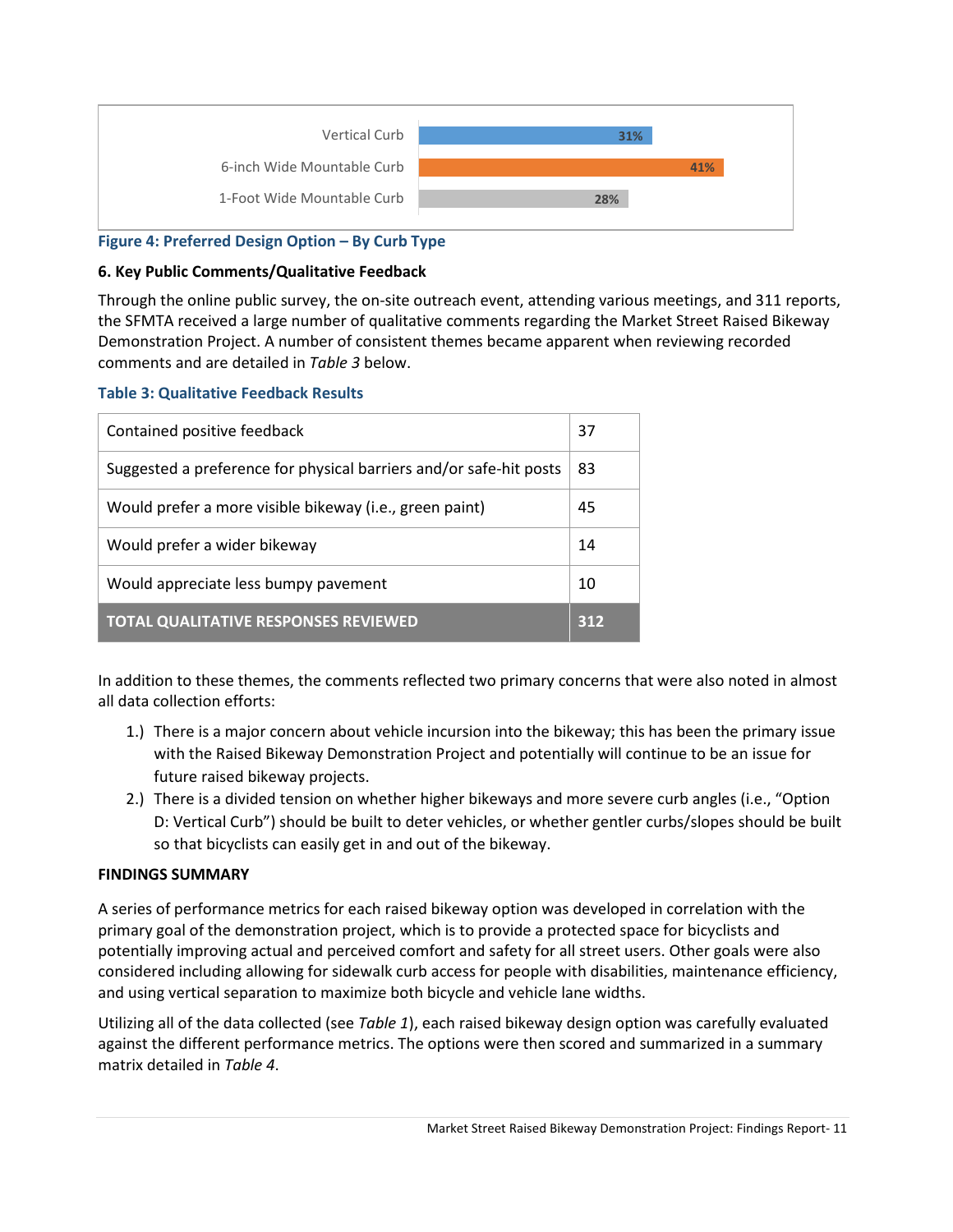# **Table 4: Option Performance Summary Matrix**

| <b>PERFORMANCE</b><br><b>METRICS</b>                                                        | <b>OPTION A:</b><br><b>Wide</b><br>Mountable<br>Curb | <b>OPTION B:</b><br>6"<br><b>Mountable</b><br><b>Curb</b> | <b>OPTION C:</b><br>6" Mountable<br><b>Curb Near</b><br><b>Sidewalk Level</b> | <b>OPTION D:</b><br><b>Vertical</b><br><b>Curb</b> | <b>EVALUATION NOTES</b>                                                                                                                                                                                                                                                                                                                                                                                                                                                                                                                                                                             |
|---------------------------------------------------------------------------------------------|------------------------------------------------------|-----------------------------------------------------------|-------------------------------------------------------------------------------|----------------------------------------------------|-----------------------------------------------------------------------------------------------------------------------------------------------------------------------------------------------------------------------------------------------------------------------------------------------------------------------------------------------------------------------------------------------------------------------------------------------------------------------------------------------------------------------------------------------------------------------------------------------------|
| Separation from vehicles/<br>Deters vehicles from parking<br>on bikeway                     | Poor                                                 | Medium                                                    | Medium                                                                        | Good                                               | -Wide curb offers the least separation from vehicles with an easy transition from<br>bike lane to vehicle lane; can be perceived as "inviting"<br>-6" Mountable curb creates slightly more separation<br>-Vertical curb offers the most separation/deterrent to vehicles entering the<br>bikeway                                                                                                                                                                                                                                                                                                    |
| <b>Width Requirements/Space</b><br><b>Impacts</b>                                           | Medium                                               | Good                                                      | Good                                                                          | Good                                               | -All options are efficient at maximizing horizontal space (more efficient than a<br>typical curbside bike lane), however the 6" curb options offer a wider bike lane<br>(6'6" bike lane).<br>-Wider bikeway widths are more comfortable for cyclists.                                                                                                                                                                                                                                                                                                                                               |
| <b>Impacts on Pedestrian</b>                                                                | Good                                                 | Good                                                      | Medium                                                                        | Good                                               | -Option C presents some issues to pedestrians who are concerned about cyclist<br>using sidewalks.<br>-Pedestrians prefer any option that discourages bicyclists from using the<br>sidewalk                                                                                                                                                                                                                                                                                                                                                                                                          |
| <b>Impacts on Bicyclists</b>                                                                | Good                                                 | Medium                                                    | Medium                                                                        | Poor                                               | -Issues for bicyclists vary; while the vertical curb offers the greatest deterrent<br>from vehicles entering the bikeway, it also presents the most challenging<br>situation for cyclists who need to exit or enter the bikeway at the vertical curb<br>because of a crowded bikeway or vehicles blocking the bikeway.<br>-At least two bicycle crashes were reported due to bicyclists having trouble<br>navigating the vertical curb.                                                                                                                                                             |
| Impacts on the blind or<br>people with low vision and<br>people with mobility<br>challenges | Good                                                 | Good                                                      | Medium                                                                        | Medium                                             | - Visually impaired stakeholders can detect a 2" height difference between the<br>sidewalk and bikeway, but prefer options further from the sidewalk (4" from<br>sidewalk level).<br>- Visually impaired stakeholders did not like Option D (Vertical Curb) because<br>they felt that taxis would not enter bikeway and pull to the bikeway vertical curb,<br>making it harder for passengers to reach and mount the sidewalk and causing<br>conflict with oncoming bicyclists.<br>- Visually impaired stakeholders prefer green paint on the bike lanes to help<br>people with low/limited vision. |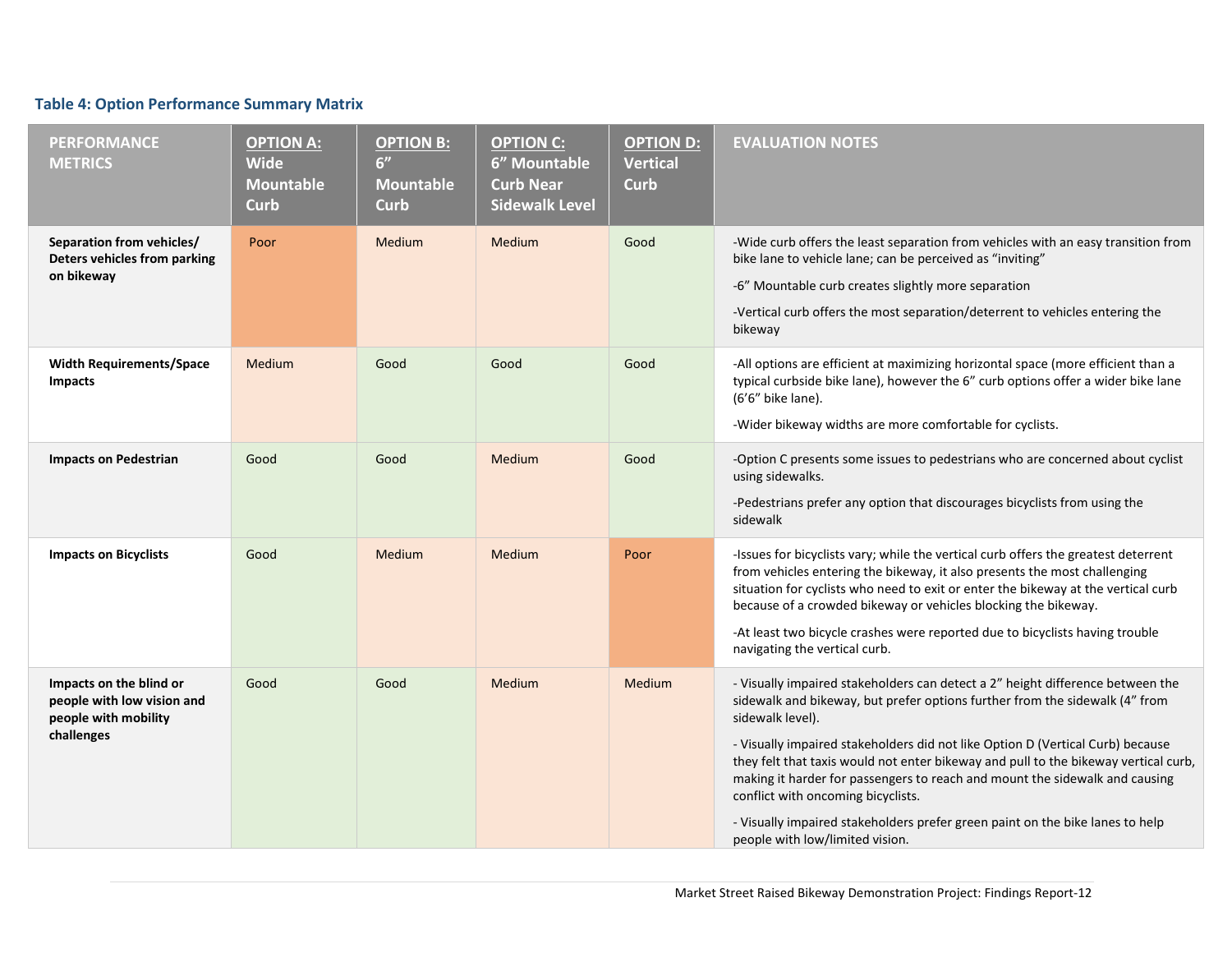| <b>PERFORMANCE</b><br><b>METRICS</b>                                                           | <b>OPTION A:</b><br><b>Wide</b><br><b>Mountable</b><br><b>Curb</b> | <b>OPTION B:</b><br>6"<br><b>Mountable</b><br><b>Curb</b> | <b>OPTION C:</b><br>6" Mountable<br><b>Curb Near</b><br><b>Sidewalk Level</b> | <b>OPTION D:</b><br><b>Vertical</b><br><b>Curb</b> | <b>EVALUATION NOTES</b>                                                                                                                                                                                                                                                                                                                                                                                                                                                                                                                                                                                                                                                                                                                                                                                                                                                                                                                                                                                                  |
|------------------------------------------------------------------------------------------------|--------------------------------------------------------------------|-----------------------------------------------------------|-------------------------------------------------------------------------------|----------------------------------------------------|--------------------------------------------------------------------------------------------------------------------------------------------------------------------------------------------------------------------------------------------------------------------------------------------------------------------------------------------------------------------------------------------------------------------------------------------------------------------------------------------------------------------------------------------------------------------------------------------------------------------------------------------------------------------------------------------------------------------------------------------------------------------------------------------------------------------------------------------------------------------------------------------------------------------------------------------------------------------------------------------------------------------------|
|                                                                                                |                                                                    |                                                           |                                                                               |                                                    | - Visually impaired stakeholders did not like the tactile domes because of debris<br>collection and inconsistent messaging.                                                                                                                                                                                                                                                                                                                                                                                                                                                                                                                                                                                                                                                                                                                                                                                                                                                                                              |
| <b>Impacts on Accessible</b><br><b>Vehicles (paratransit vehicles</b><br>and accessible taxis) | Good                                                               | Good                                                      | Good                                                                          | Poor                                               | <b>Paratransit Vehicles:</b><br>-In Options A, B, and C, the vehicles were able to mount the curb, pull up close to<br>the sidewalk curb, and deploy the ramp/unload passengers with no issues.<br>-Option D (Vertical Curb) presented issues because paratransit vehicle drivers<br>preferred not the mount the curb due to potential vehicle damage and<br>passenger discomfort. The vertical curb option was also not wide enough to<br>accommodate paratransit vehicles, therefore causing loading/unloading<br>problems for passengers.<br><b>Accessible Taxis:</b><br>- The options with mountable curbs (Options A, B, and C) allow accessible taxis to<br>park close to curb ramps and mount the bikeway as needed to unload both<br>ambulatory passengers from side doors, and wheelchair users from the rear of<br>the taxi.<br>-Option D (Vertical Curb) presented issues because accessible vehicle drivers<br>preferred not the mount the curb due to potential vehicle damage and<br>passenger discomfort. |
| Constructability/Cost                                                                          | Poor                                                               | Poor                                                      | Medium                                                                        | Medium                                             | - All Options: Issues encountered included coordinating construction with the muni<br>street car tracks on Market Street and prohibiting the removal and reconstruction<br>of curb and sidewalk.<br>Option B: Scheduling utility companies proved difficult.<br>Option A & B: Constructing the concrete gutter was additional form work needed<br>(but may not be a concern on typical streets with adequate flow)<br>Option C & D: Potholing here required some base repair.<br>- Some raised bikeway designs will require new base which can increase costs and<br>impact the construction schedule.                                                                                                                                                                                                                                                                                                                                                                                                                   |
| <b>Maintenance</b>                                                                             | Medium                                                             | <b>Medium</b>                                             | Poor                                                                          | Medium                                             | -The city's typical street sweepers (that clean streets like Market St.) are not able<br>to clean the raised bikeway due to the width of the bikeway.<br>-Option C (Mountable Curb near Sidewalk Level) is the most problematic as<br>debris can blow onto the sidewalk because of the more shallow difference<br>between the bikeway and the sidewalk.                                                                                                                                                                                                                                                                                                                                                                                                                                                                                                                                                                                                                                                                  |